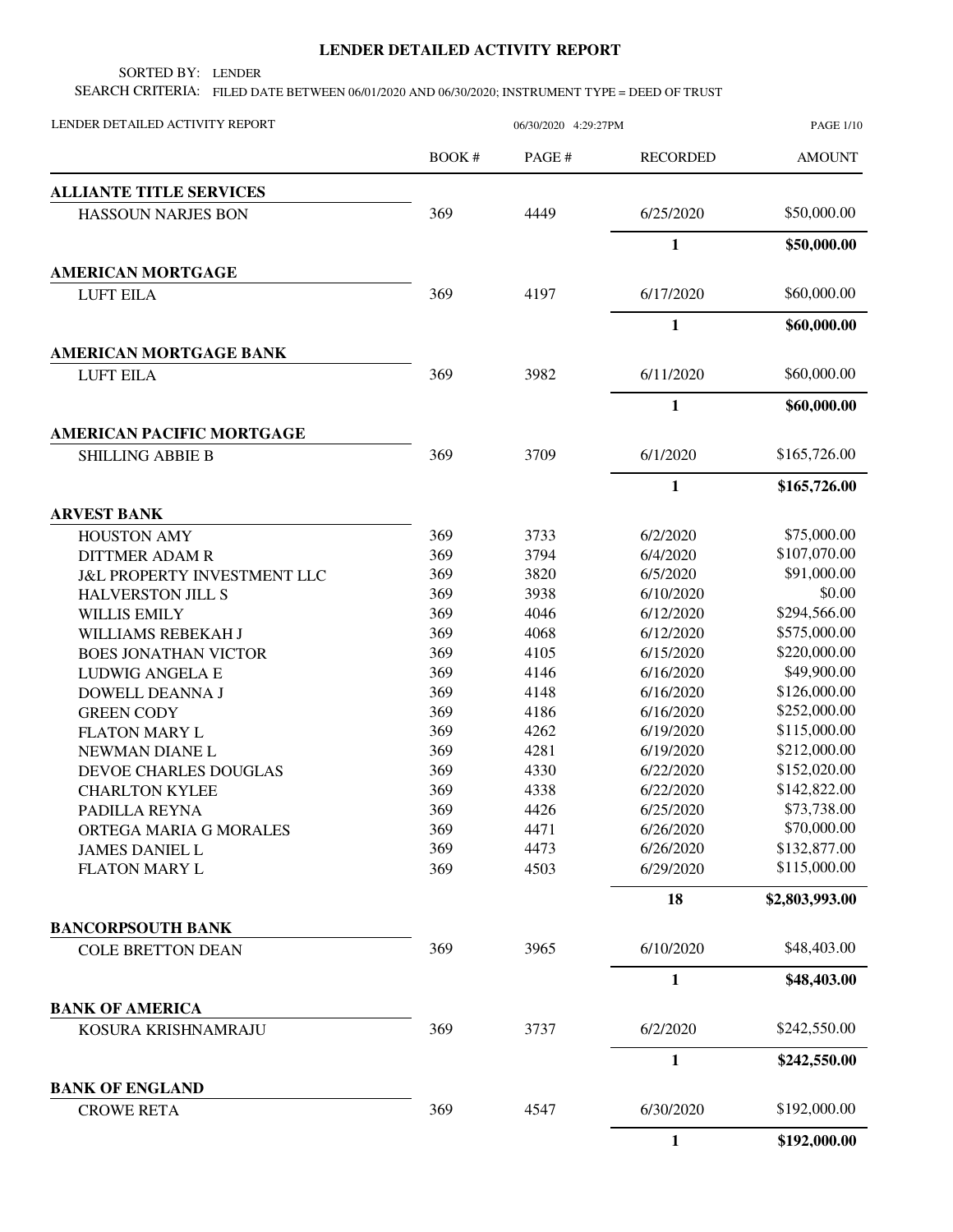| LENDER DETAILED ACTIVITY REPORT |  |
|---------------------------------|--|

06/30/2020 4:29:27PM

PAGE 2/10

|                                                       | BOOK# | PAGE# | <b>RECORDED</b>         | <b>AMOUNT</b>  |
|-------------------------------------------------------|-------|-------|-------------------------|----------------|
| <b>BLUCURRENT CREDIT UNION</b>                        |       |       |                         |                |
| <b>JACOB MATTHEW</b>                                  | 369   | 4531  | 6/29/2020               | \$26,200.00    |
|                                                       |       |       | $\mathbf{1}$            | \$26,200.00    |
| <b>CALIBER HOMES LOANS</b>                            |       |       |                         |                |
| RALLABANDI SUHASINI                                   | 369   | 3805  | 6/5/2020                | \$167,500.00   |
|                                                       |       |       | $\mathbf{1}$            | \$167,500.00   |
| <b>CITIZENS BANK OF ROGERSVILLE</b>                   |       |       |                         |                |
| <b>WAGNER JODY LEANN</b>                              | 369   | 3834  | 6/5/2020                | \$50,000.00    |
|                                                       |       |       | $\mathbf{1}$            | \$50,000.00    |
| <b>COMMERCE BANK</b>                                  |       |       |                         |                |
| <b>WORKMAN JEAN G</b>                                 | 369   | 4216  | 6/18/2020               | \$219,600.00   |
| <b>KERNEL BELINDA S</b>                               | 369   | 4414  | 6/25/2020               | \$262,922.00   |
| <b>GORHAM YURIE Y</b>                                 | 369   | 4578  | 6/30/2020               | \$15,000.00    |
|                                                       |       |       | $\overline{\mathbf{3}}$ | \$497,522.00   |
| <b>COMMUNITY BANK &amp; TRUST</b>                     |       |       |                         |                |
| <b>GILION ASHLEY TAYLOR</b>                           | 369   | 3683  | 6/1/2020                | \$123,000.00   |
| YEARY MARIAN L                                        | 369   | 4280  | 6/19/2020               | \$115,000.00   |
|                                                       |       |       | $\overline{2}$          | \$238,000.00   |
| <b>COMMUNITY BANK AND TRUST</b>                       |       |       |                         |                |
| <b>BOATRIGHT BRUCE C TRUST</b>                        | 369   | 4036  | 6/12/2020               | \$100,000.00   |
| <b>HOLLY RENAE</b>                                    | 369   | 4050  | 6/12/2020               | \$110,000.00   |
| <b>STEERE COLTON</b>                                  | 369   | 4332  | 6/22/2020               | \$195,395.00   |
| <b>BROCK ALAN</b>                                     | 369   | 4345  | 6/22/2020               | \$157,300.00   |
| <b>BELNAP DANIEL DEAN</b>                             | 369   | 4540  | 6/29/2020               | \$300,000.00   |
| <b>LOVELESS SUSAN</b>                                 | 369   | 4564  | 6/30/2020               | \$102,000.00   |
| <b>CARROZ MONICA</b>                                  | 369   | 4570  | 6/30/2020               | \$73,600.00    |
|                                                       |       |       | 7                       | \$1,038,295.00 |
| <b>CORNERSTONE BANK</b>                               |       |       |                         |                |
| <b>THLENG BAWI</b>                                    | 369   | 4028  | 6/12/2020               | \$303,000.00   |
| <b>THLENG BAWI</b>                                    | 369   | 4029  | 6/12/2020               | \$50,000.00    |
| <b>TLING AL</b>                                       | 369   | 4032  | 6/12/2020               | \$800,000.00   |
| <b>TLING AL</b>                                       | 369   | 4033  | 6/12/2020               | \$135,000.00   |
|                                                       |       |       | $\overline{\mathbf{4}}$ | \$1,288,000.00 |
| <b>CROCKER DAVID L</b>                                |       |       |                         |                |
| <b>BENNETT SHANE</b>                                  | 369   | 4492  | 6/26/2020               | \$60,000.00    |
|                                                       |       |       | 1                       | \$60,000.00    |
| <b>CROCKER DODDIE</b>                                 |       |       |                         |                |
| <b>BENNETT LEAH</b>                                   | 369   | 4492  | 6/26/2020               | \$60,000.00    |
|                                                       |       |       | $\mathbf{1}$            | \$60,000.00    |
| DAS ACQUISITION COMPANY<br><b>FORD JENNIFER MARIE</b> | 369   | 4127  | 6/16/2020               | \$78,551.00    |
|                                                       |       |       | $\mathbf{1}$            | \$78,551.00    |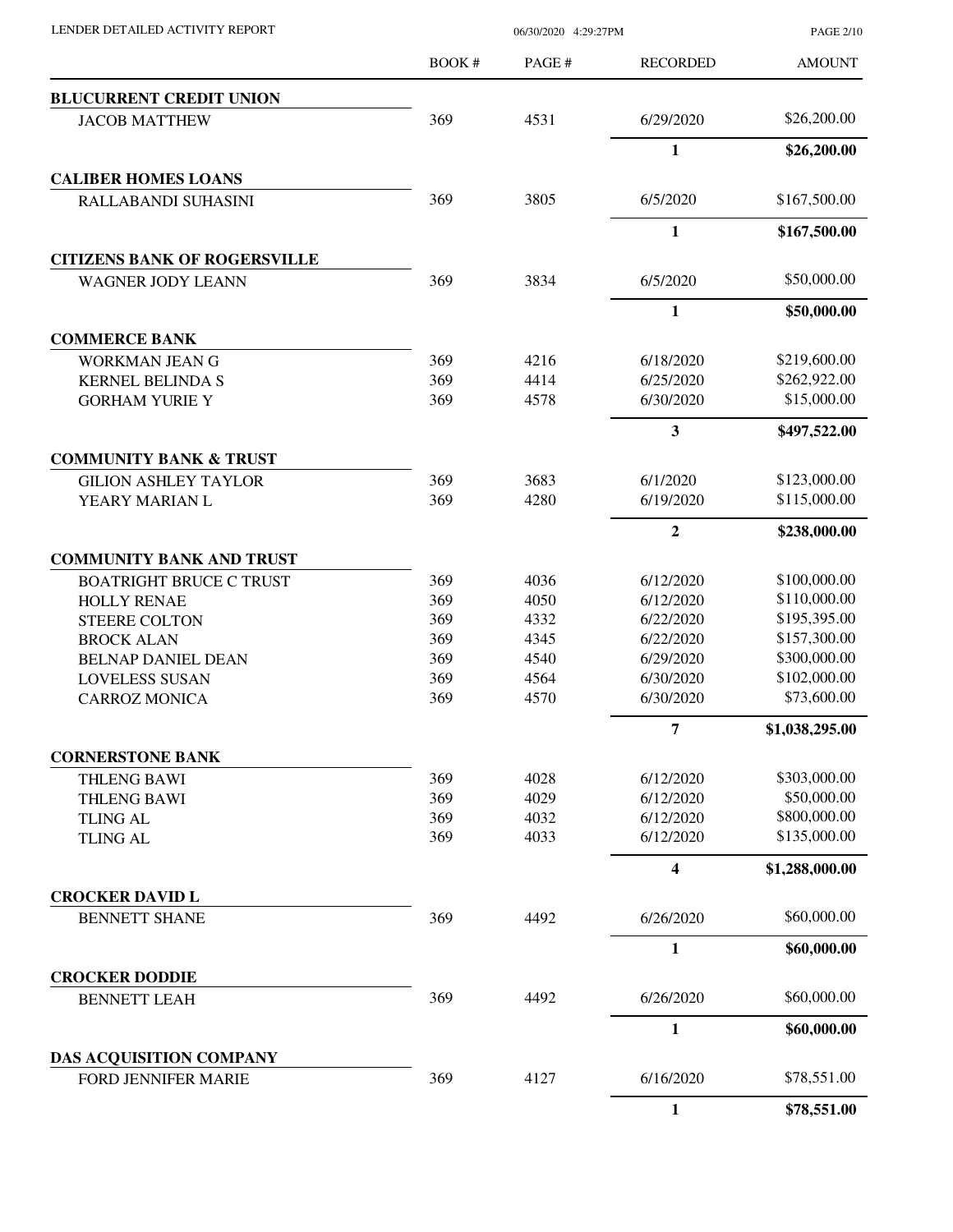| LENDER DETAILED ACTIVITY REPORT    |              | 06/30/2020 4:29:27PM |                 | <b>PAGE 3/10</b> |
|------------------------------------|--------------|----------------------|-----------------|------------------|
|                                    | <b>BOOK#</b> | PAGE#                | <b>RECORDED</b> | <b>AMOUNT</b>    |
| <b>DAS AQUISITION COMPANY</b>      |              |                      |                 |                  |
| <b>BROWN SKYLAR MECHELE</b>        | 369          | 4342                 | 6/22/2020       | \$56,980.00      |
| <b>RAMIREZ JENNIFER</b>            | 369          | 4431                 | 6/25/2020       | \$86,666.00      |
|                                    |              |                      | $\mathbf{2}$    | \$143,646.00     |
| <b>ENDEAVOR CAPITAL</b>            |              |                      |                 |                  |
| WOODRUM NANCY E                    | 369          | 3893                 | 6/9/2020        | \$117,600.00     |
|                                    |              |                      | $\mathbf{1}$    | \$117,600.00     |
| <b>FCS</b>                         |              |                      |                 |                  |
| TRAMMELL RANCH-CATTLE, LLC         | 369          | 4495                 | 6/26/2020       | \$95,000.00      |
|                                    |              |                      | 1               | \$95,000.00      |
| <b>FCS FINANCIAL</b>               |              |                      |                 |                  |
| <b>ENLOW DAINE ANN</b>             | 369          | 3852                 | 6/8/2020        | \$192,000.00     |
|                                    |              |                      | $\mathbf{1}$    | \$192,000.00     |
| <b>FCS FINANCIAL FLCA</b>          |              |                      |                 |                  |
| <b>PALMER FARMS</b>                | 369          | 4424                 | 6/25/2020       | \$208,800.00     |
|                                    |              |                      | 1               | \$208,800.00     |
| <b>FINANCE OF AMERICA MORTGAGE</b> |              |                      |                 |                  |
| HARPER PATRICIA S                  | 369          | 4366                 | 6/16/2020       | \$166,250.00     |
|                                    |              |                      | $\mathbf{1}$    | \$166,250.00     |
| <b>FIRST COMMUNITY BANK</b>        |              |                      |                 |                  |
| <b>BALL GLYNDA</b>                 | 369          | 3751                 | 6/3/2020        | \$18,500.00      |
| STANSBERRY FLORA M                 | 369          | 3815                 | 6/5/2020        | \$149,000.00     |
| COCHRAN CRYSTAL D                  | 369          | 3906                 | 6/9/2020        | \$23,000.00      |
| SOBRAD PROPERTIES LLC              | 369          | 4016                 | 6/12/2020       | \$53,600.00      |
| <b>HELMS DORIS A</b>               | 369          | 4020                 | 6/12/2020       | \$282,600.00     |
| <b>LANNON RAMONA</b>               | 369          | 4048                 | 6/12/2020       | \$70,500.00      |
| <b>WILSON TAMMY L</b>              | 369          | 4267                 | 6/19/2020       | \$25,000.00      |
| <b>BLAND DIANNA</b>                | 369          | 4268                 | 6/19/2020       | \$204,000.00     |
| <b>HOWE SHELBY</b>                 | 369          | 4269                 | 6/19/2020       | \$112,000.00     |
| PIKE CATHLEEN L                    | 369          | 4324                 | 6/22/2020       | \$217,979.00     |
| <b>JONES CARLEY MARIE</b>          | 369          | 4398                 | 6/24/2020       | \$211,500.00     |
| CS GARRETT VENTURES LLC            | 369          | 4462                 | 6/26/2020       | \$90,400.00      |
| FRETWELL LALISA J                  | 369          | 4520                 | 6/29/2020       | \$192,000.00     |
| <b>JAHANSHIR SHELLY</b>            | 369          | 4521                 | 6/29/2020       | \$55,000.00      |
|                                    |              |                      | 14              | \$1,705,079.00   |
| <b>FLAGSTAR BANK FSB</b>           |              |                      |                 |                  |
| <b>LESTER MELISSA F</b>            | 369          | 4221                 | 6/18/2020       | \$110,000.00     |
|                                    |              |                      | $\mathbf{1}$    | \$110,000.00     |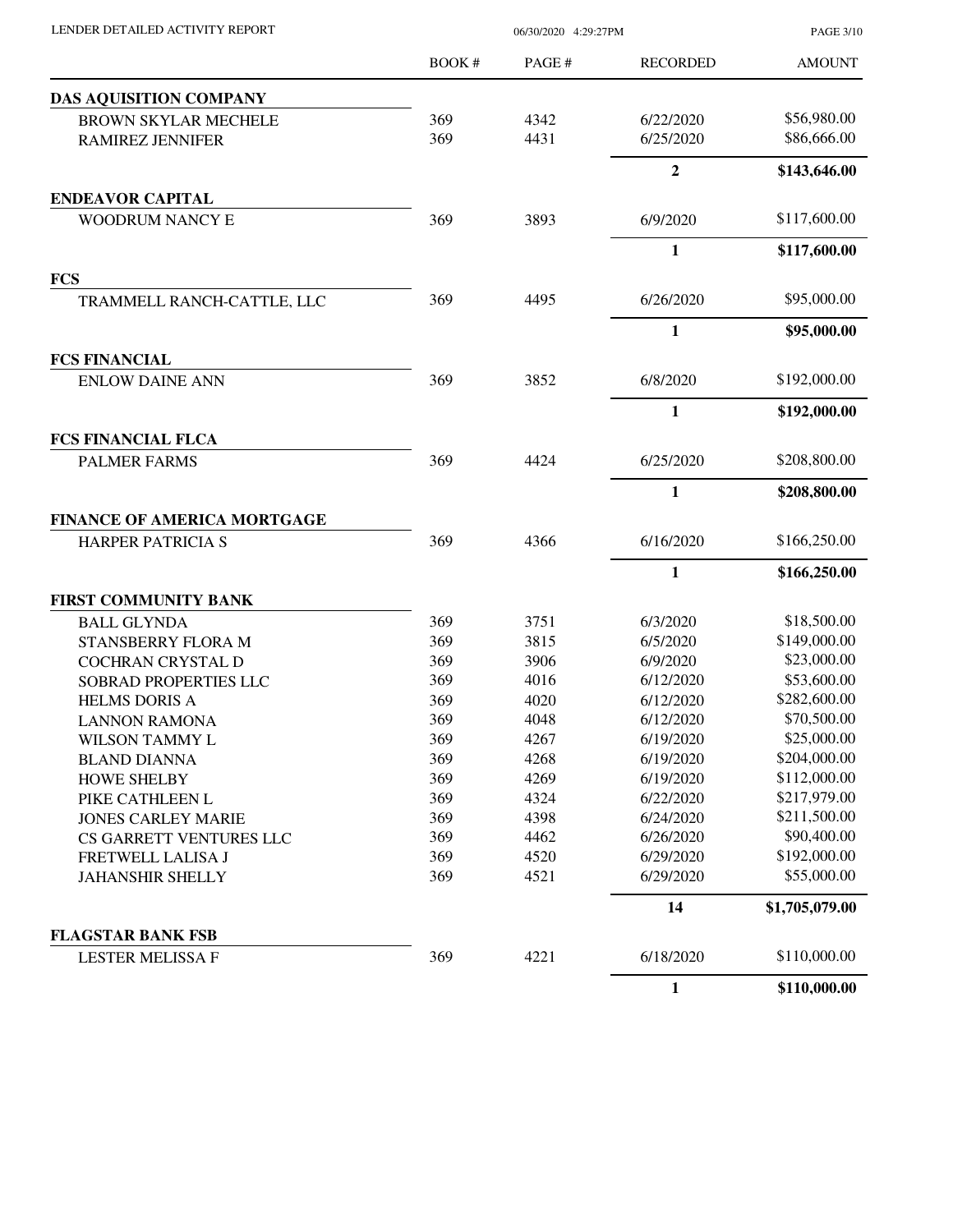PAGE 4/10

|                                   | <b>BOOK#</b> | PAGE# | <b>RECORDED</b> | <b>AMOUNT</b>  |
|-----------------------------------|--------------|-------|-----------------|----------------|
| <b>FLAT BRANCH MORTGAGE</b>       |              |       |                 |                |
| MARISERLA NEERAJA                 | 369          | 3681  | 6/1/2020        | \$387,000.00   |
| <b>LIZOTTE STEPHEN</b>            | 369          | 3705  | 6/1/2020        | \$81,450.00    |
| <b>HOLDER ROBERT J</b>            | 369          | 3713  | 6/1/2020        | \$162,401.00   |
| PICKLER PRISCILLA LEANN           | 369          | 3774  | 6/4/2020        | \$311,403.00   |
| <b>DOUGHERTY OREN P</b>           | 369          | 3790  | 6/4/2020        | \$95,243.00    |
| <b>JOHNSON DELISA FAITH</b>       | 369          | 3813  | 6/5/2020        | \$235,500.00   |
| POTTS DALTON                      | 369          | 3869  | 6/8/2020        | \$200,963.00   |
| <b>TANNER CONNIE</b>              | 369          | 3871  | 6/8/2020        | \$196,377.00   |
| <b>SILER ASHLEY</b>               | 369          | 3904  | 6/9/2020        | \$158,240.00   |
| <b>DAVIS LAUREN</b>               | 369          | 3940  | 6/10/2020       | \$70,000.00    |
| <b>DUBIN JAYSA B</b>              | 369          | 3959  | 6/10/2020       | \$131,414.00   |
| PHELPS SHAWNTEL                   | 369          | 3963  | 6/10/2020       | \$88,989.00    |
| <b>O'NEILL SHANE L</b>            | 369          | 3975  | 6/11/2020       | \$115,151.00   |
| <b>HURLEY AMANDA</b>              | 369          | 3984  | 6/11/2020       | \$102,606.00   |
| <b>GREEN REAONNA</b>              | 369          | 3997  | 6/11/2020       | \$90,808.00    |
| <b>SILER ASHLEY</b>               | 369          | 4037  | 6/12/2020       | \$158,240.00   |
| <b>LEWIS JACKSON</b>              | 369          | 4044  | 6/12/2020       | \$105,656.00   |
|                                   | 369          | 4062  | 6/12/2020       | \$374,631.00   |
| <b>LONG SUZANNE</b>               | 369          |       |                 | \$116,161.00   |
| <b>BERNER GARY PJR</b>            |              | 4064  | 6/12/2020       |                |
| NEWMAN DEBORA L                   | 369          | 4079  | 6/15/2020       | \$54,800.00    |
| <b>OUTLER SHELBY L</b>            | 369          | 4088  | 6/15/2020       | \$89,900.00    |
| <b>HEAD DEVEN</b>                 | 369          | 4102  | 6/15/2020       | \$116,800.00   |
| <b>SNOW KALEN</b>                 | 369          | 4111  | 6/15/2020       | \$100,505.00   |
| WHITE JENNIFER L                  | 369          | 4116  | 6/15/2020       | \$174,900.00   |
| <b>BUNCH JERRY L</b>              | 369          | 4167  | 6/16/2020       | \$510,400.00   |
| <b>ZMBROSIUS ZANE</b>             | 369          | 4242  | 6/18/2020       | \$72,463.00    |
| <b>SMITH MAYLIN</b>               | 369          | 4255  | 6/19/2020       | \$167,171.00   |
| <b>BENNETT STEVE</b>              | 369          | 4258  | 6/19/2020       | \$179,025.00   |
| <b>SWEETEN GARY JR</b>            | 369          | 4260  | 6/19/2020       | \$101,010.00   |
| <b>ENYART KELLY L</b>             | 369          | 4265  | 6/19/2020       | \$249,000.00   |
| <b>GEORGE SARAH E</b>             | 369          | 4318  | 6/22/2020       | \$331,975.00   |
| <b>MOSER NATHAN P</b>             | 369          | 4321  | 6/22/2020       | \$102,666.00   |
| <b>BARY SANDRA J</b>              | 369          | 4327  | 6/22/2020       | \$147,000.00   |
| <b>MOELLER TRENTON L</b>          | 369          | 4334  | 6/22/2020       | \$136,186.00   |
| <b>KING JESSICA R</b>             | 369          | 4336  | 6/22/2020       | \$223,888.00   |
| <b>SHORE CHRISTOPHER S</b>        | 369          | 4343  | 6/22/2020       | \$280,000.00   |
| <b>REARDON AMY</b>                | 369          | 4350  | 6/22/2020       | \$137,464.00   |
| WITT CHRISTY                      | 369          | 4357  | 6/16/2020       | \$214,000.00   |
| HENSON RETA JAMEINE               | 369          | 4410  | 6/24/2020       | \$180,000.00   |
| <b>DOLLINS ALISHA</b>             | 369          | 4453  | 6/25/2020       | \$202,554.00   |
| KODERICK ZACHARY A                | 369          | 4457  | 6/26/2020       | \$70,646.00    |
| <b>HILTON JAMES B</b>             | 369          | 4470  | 6/26/2020       | \$76,000.00    |
| NICHOLS HAZEL H                   | 369          | 4487  | 6/26/2020       | \$126,262.00   |
| <b>ZOLA TYE</b>                   | 369          | 4506  | 6/29/2020       | \$233,100.00   |
| <b>PALMER JAMES</b>               | 369          | 4528  | 6/29/2020       | \$90,000.00    |
| VANNSLYKE MADISON M               | 369          | 4567  | 6/30/2020       | \$79,292.00    |
|                                   |              |       | 46              | \$7,629,240.00 |
| FREEDOM BANK OF SOUTHERN MISSOURI |              |       |                 | \$55,500.00    |
| COOK KATHY JEAN                   | 369          | 3866  | 6/8/2020        |                |
|                                   |              |       | $\mathbf{1}$    | \$55,500.00    |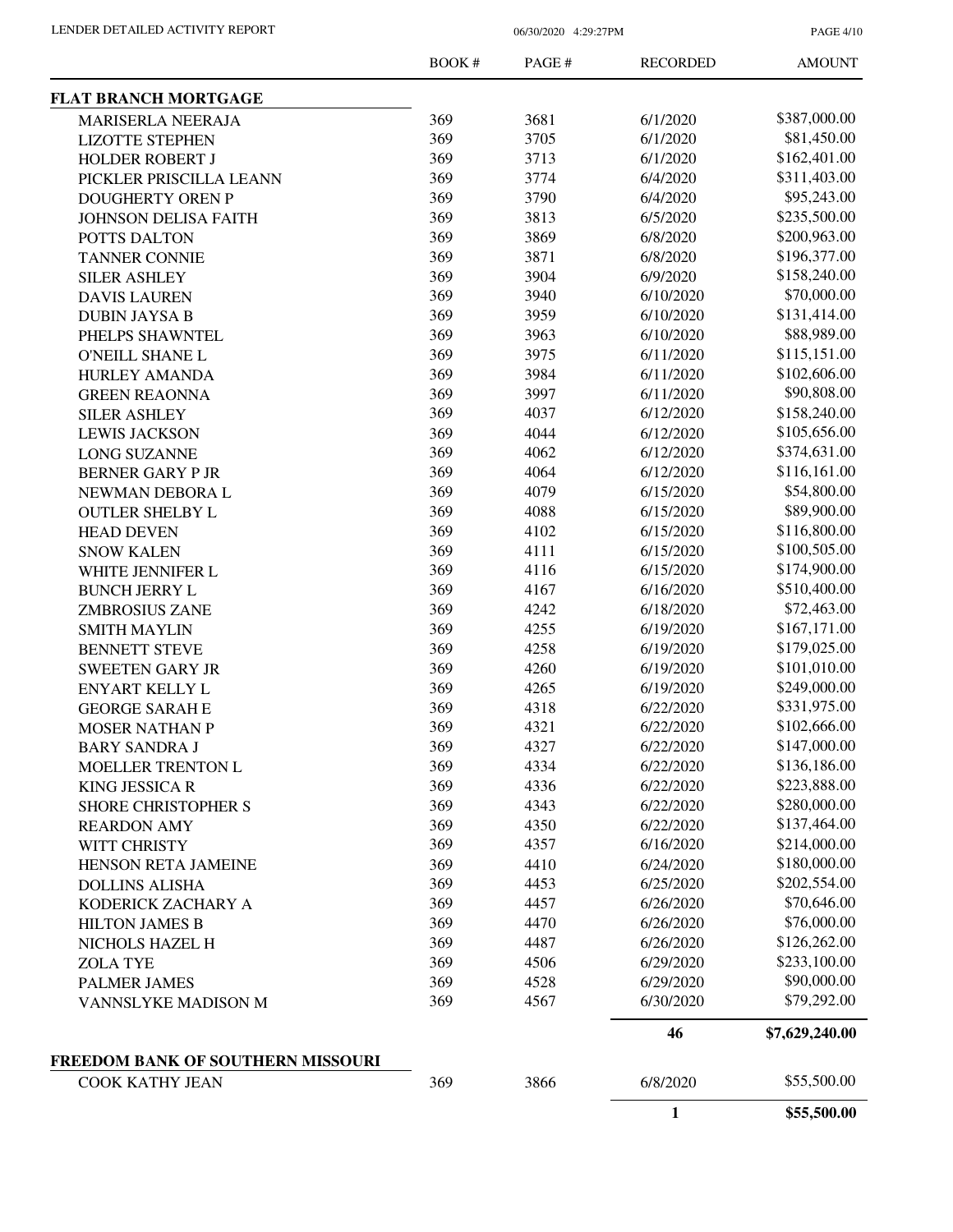LENDER DETAILED ACTIVITY REPORT 06/30/2020 4:29:27PM

PAGE 5/10

|                                                 | BOOK# | PAGE # | <b>RECORDED</b> | <b>AMOUNT</b>  |
|-------------------------------------------------|-------|--------|-----------------|----------------|
| <b>FREEDOM MORTGAGE</b>                         |       |        |                 |                |
| THOMAS CHRISTEN M                               | 369   | 3689   | 6/1/2020        | \$106,377.00   |
| <b>ROSS JOHN DWIGHT</b>                         | 369   | 3693   | 6/1/2020        | \$117,501.00   |
| <b>BROCK ROBERT E</b>                           | 369   | 3767   | 6/4/2020        | \$99,084.00    |
| <b>KRUSE CLAUDETTE D</b>                        | 369   | 4011   | 6/12/2020       | \$248,674.00   |
| <b>LINDSEY MARIANNE E</b>                       | 369   | 4069   | 6/15/2020       | \$119,698.00   |
| ALEXANDER MARIA L                               | 369   | 4306   | 6/22/2020       | \$193,761.00   |
|                                                 |       |        | 6               | \$885,095.00   |
| <b>FREEDOM MORTGAGE CORPORATION</b>             |       |        |                 |                |
| MENDENHALL PAMELA K                             | 369   | 4370   | 6/16/2020       | \$75,381.00    |
|                                                 |       |        | $\mathbf{1}$    | \$75,381.00    |
| <b>FRONTIER FARM CREDIT</b>                     | 369   | 4451   | 6/25/2020       | \$325,000.00   |
| WEAVER, JUDITH L                                |       |        |                 |                |
|                                                 |       |        | $\mathbf{1}$    | \$325,000.00   |
| <b>GATEWAY MORTGAGE</b><br>NEWTON DEONNAL       | 369   | 3821   | 6/5/2020        | \$214,290.00   |
|                                                 |       |        | $\mathbf{1}$    | \$214,290.00   |
| <b>GATEWAY MORTGAGE GROUP</b>                   |       |        |                 |                |
| MOORE KELLY L                                   | 369   | 4119   | 6/15/2020       | \$291,500.00   |
| VANDERGRIFT JORDAN M                            | 369   | 4283   | 6/19/2020       | \$149,350.00   |
|                                                 |       |        | $\overline{2}$  | \$440,850.00   |
| <b>GREAT PLAINS FEDERAL CREDIT UNION</b>        |       |        |                 |                |
| <b>DUNBAR CARLA</b>                             | 369   | 4574   | 6/30/2020       | \$151,120.00   |
|                                                 |       |        | $\mathbf{1}$    | \$151,120.00   |
| <b>GREAT SOUTHERN BANK</b>                      |       |        |                 |                |
| <b>WILLIAMS CHARITY</b>                         | 369   | 4097   | 6/15/2020       | \$142,480.00   |
| TEETERS MARY LOU                                | 369   | 4195   | 6/17/2020       | \$111,000.00   |
|                                                 |       |        | $\mathbf{2}$    | \$253,480.00   |
| <b>GUARANTY BANK</b>                            |       |        |                 |                |
| SHEILDS STEPHEN M                               | 369   | 3670   | 6/1/2020        | \$300,000.00   |
| <b>BARD MORGAN</b>                              | 369   | 3777   | 6/4/2020        | \$117,800.00   |
| ABC ASSET & PROPERTY MANAGEMENT, LLC            | 369   | 3785   | 6/4/2020        | \$150,000.00   |
| SHEELEY MONICA A                                | 369   | 3986   | 6/11/2020       | \$140,000.00   |
| <b>WILLIAMS TEACIA</b>                          | 369   | 4157   | 6/16/2020       | \$140,092.00   |
| YOUNGBLOOD KEVIN                                | 369   | 4246   | 6/18/2020       | \$89,000.00    |
| <b>MORAN ROBERTO TRUST</b>                      | 369   | 4352   | 6/22/2020       | \$344,000.00   |
| <b>BENSON BRYCE</b>                             | 369   | 4375   | 6/16/2020       | \$376,700.00   |
|                                                 |       |        | 8               | \$1,657,592.00 |
| <b>LAKEVIEW LOAN SERVICING</b>                  |       |        |                 | \$160,537.00   |
| <b>SCHMIDT SANDRA K</b>                         | 369   | 3747   | 6/3/2020        |                |
|                                                 |       |        | $\mathbf{1}$    | \$160,537.00   |
| <b>LIEVENS DARLENE K</b><br><b>LIEVENS BRET</b> | 369   | 4014   | 6/12/2020       | \$18,159.31    |
|                                                 |       |        | 1               | \$18,159.31    |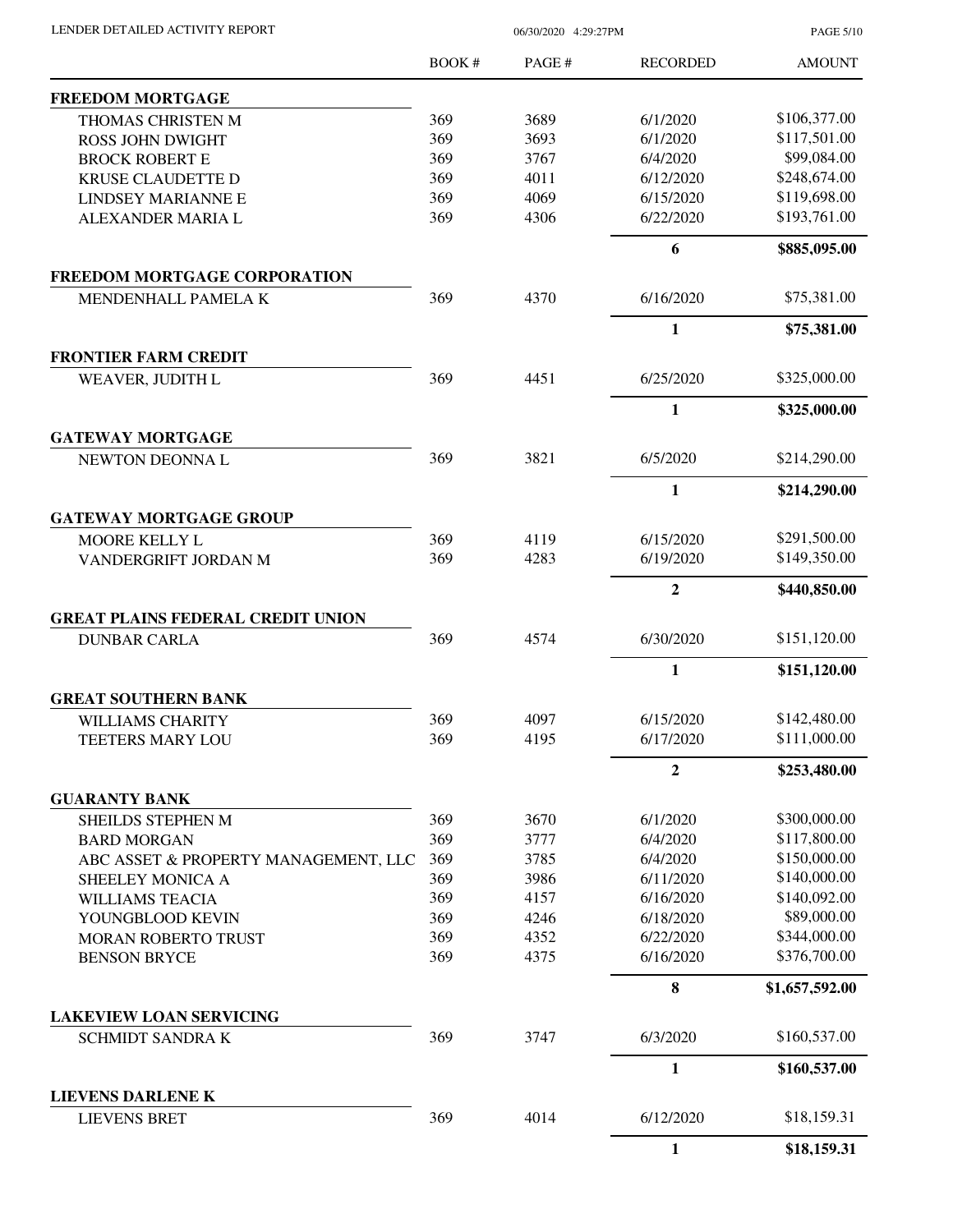| LENDER DETAILED ACTIVITY REPORT |       | PAGE 6/1 |                 |               |
|---------------------------------|-------|----------|-----------------|---------------|
|                                 | BOOK# | PAGE #   | <b>RECORDED</b> | <b>AMOUNT</b> |
| <b>LIEVENS JAMES L</b>          |       |          |                 |               |
| <b>LIEVENS BRET</b>             | 369   | 4014     | 6/12/2020       | \$18,159.31   |
|                                 |       |          | 1               | \$18,159.31   |
| <b>LOANDEPOT.COM</b>            |       |          |                 |               |
| <b>AKIN TRAVIS</b>              | 369   | 4354     | 6/16/2020       | \$413,000.00  |
|                                 |       |          | 1               | \$413,000.00  |
| <b>LOW VA RATES</b>             |       |          |                 |               |
| <b>MCDONALD DALLAS</b>          | 369   | 4307     | 6/22/2020       | \$123,606.00  |
|                                 |       |          | 1               | \$123,606.00  |
| <b>MID-MISSOURI BANK</b>        |       |          |                 |               |
| STEPHENS KANDICE A              | 369   | 3980     | 6/11/2020       | \$98,500.00   |

| STEPHENS KANDICE A | 209 | 998U | 0/11/2020 | 990,JUU.UU   |
|--------------------|-----|------|-----------|--------------|
| MARNEY ADAM        | 369 | 4002 | 6/11/2020 | \$116,000.00 |
| LANCE ANNA         | 369 | 4100 | 6/15/2020 | \$200,000.00 |
| ADAMS MARSHA       | 369 | 4432 | 6/25/2020 | \$101,000.00 |
|                    |     |      |           |              |

| <b>MISSOURI HOUSING DEVELOPMENT COMMISSION</b> |  |
|------------------------------------------------|--|
|                                                |  |

| <b>MOVEMENT MORTGAGE</b> |     |      |          |              |
|--------------------------|-----|------|----------|--------------|
| PUNZEL MELVINIA          | 369 | 3711 | 6/1/2020 | \$234,000.00 |
|                          |     |      |          | \$234,000.00 |

| <b>MURRAY MICHAEL B</b> |     |      |          |             |
|-------------------------|-----|------|----------|-------------|
| ALBADR HADEEL           | 369 | 3707 | 6/4/2020 | \$40,000.00 |

| NATIONSTAR MORTGAGE     |     |      |           |              |
|-------------------------|-----|------|-----------|--------------|
| HERNANDEZ JORGE L       | 369 | 4075 | 6/15/2020 | \$210,607.00 |
| <b>BRUNETTO RICHARD</b> | 369 | 4133 | 6/16/2020 | \$250,900.00 |
| COLLETTE SHAYNA I       | 369 | 4412 | 6/24/2020 | \$160,600.00 |

| <b>NIXON JOHN MICHAEL</b>      |     |      |          |        |
|--------------------------------|-----|------|----------|--------|
| OMEGA TWIN RIVER HOLDINGS, LLC | 369 | 3916 | 6/9/2020 | \$0.00 |

| <b>OAKES CINDY K TRUST</b> |     |      |          |             |
|----------------------------|-----|------|----------|-------------|
| ALLGOOD LARRY RODNEY TRUST | 369 | 3883 | 6/8/2020 | \$95,000.00 |

| <b>OAKES JACK L TRUST</b>  |     |      |          |             |
|----------------------------|-----|------|----------|-------------|
| ALLGOOD LARRY RODNEY TRUST | 369 | 3883 | 6/8/2020 | \$95,000.00 |
|                            |     |      |          |             |

| <b>OAKSTAR BANK</b>  |  |
|----------------------|--|
| <b>SANDERS HOLLY</b> |  |

| <b>EVENS JAMES L</b>                  |     |      |                         |              |
|---------------------------------------|-----|------|-------------------------|--------------|
| <b>LIEVENS BRET</b>                   | 369 | 4014 | 6/12/2020               | \$18,159.31  |
|                                       |     |      | $\mathbf{1}$            | \$18,159.31  |
| <b>ANDEPOT.COM</b>                    |     |      |                         |              |
| <b>AKIN TRAVIS</b>                    | 369 | 4354 | 6/16/2020               | \$413,000.00 |
|                                       |     |      | $\mathbf{1}$            | \$413,000.00 |
| <b>W VA RATES</b>                     |     |      |                         |              |
| MCDONALD DALLAS                       | 369 | 4307 | 6/22/2020               | \$123,606.00 |
|                                       |     |      | $\mathbf{1}$            | \$123,606.00 |
| <b>D-MISSOURI BANK</b>                |     |      |                         |              |
| STEPHENS KANDICE A                    | 369 | 3980 | 6/11/2020               | \$98,500.00  |
| <b>MARNEY ADAM</b>                    | 369 | 4002 | 6/11/2020               | \$116,000.00 |
| <b>LANCE ANNA</b>                     | 369 | 4100 | 6/15/2020               | \$200,000.00 |
| <b>ADAMS MARSHA</b>                   | 369 | 4432 | 6/25/2020               | \$101,000.00 |
|                                       |     |      | $\overline{\mathbf{4}}$ | \$515,500.00 |
| SSOURI HOUSING DEVELOPMENT COMMISSION |     |      |                         |              |
| ROSIERE JAMIE M                       | 369 | 4225 | 6/18/2020               | \$4,909.40   |
|                                       |     |      | $\mathbf{1}$            | \$4,909.40   |
| <b>OVEMENT MORTGAGE</b>               |     |      |                         |              |
| PUNZEL MELVINIA                       | 369 | 3711 | 6/1/2020                | \$234,000.00 |
|                                       |     |      | $\mathbf{1}$            | \$234,000.00 |
| <b>IRRAY MICHAEL B</b>                |     |      |                         |              |
| <b>ALBADR HADEEL</b>                  | 369 | 3797 | 6/4/2020                | \$40,000.00  |
|                                       |     |      | $\mathbf{1}$            | \$40,000.00  |
| <b>TIONSTAR MORTGAGE</b>              |     |      |                         |              |
| HERNANDEZ JORGE L                     | 369 | 4075 | 6/15/2020               | \$210,607.00 |
| <b>BRUNETTO RICHARD</b>               | 369 | 4133 | 6/16/2020               | \$250,900.00 |
| <b>COLLETTE SHAYNA J</b>              | 369 | 4412 | 6/24/2020               | \$160,600.00 |
|                                       |     |      | $\mathbf{3}$            | \$622,107.00 |
| KON JOHN MICHAEL                      |     |      |                         |              |

**1 \$0.00**

|                            |     |      |          | \$95,000.00 |
|----------------------------|-----|------|----------|-------------|
| <b>KES JACK L TRUST</b>    |     |      |          |             |
| ALLGOOD LARRY RODNEY TRUST | 369 | 3883 | 6/8/2020 | \$95,000.00 |
|                            |     |      |          | \$95,000.00 |
| <b>KSTAR BANK</b>          |     |      |          |             |
| <b>SANDERS HOLLY</b>       | 369 | 3739 | 6/2/2020 | \$91,200.00 |
|                            |     |      |          | \$91,200.00 |

PAGE 6/10

AMOUNT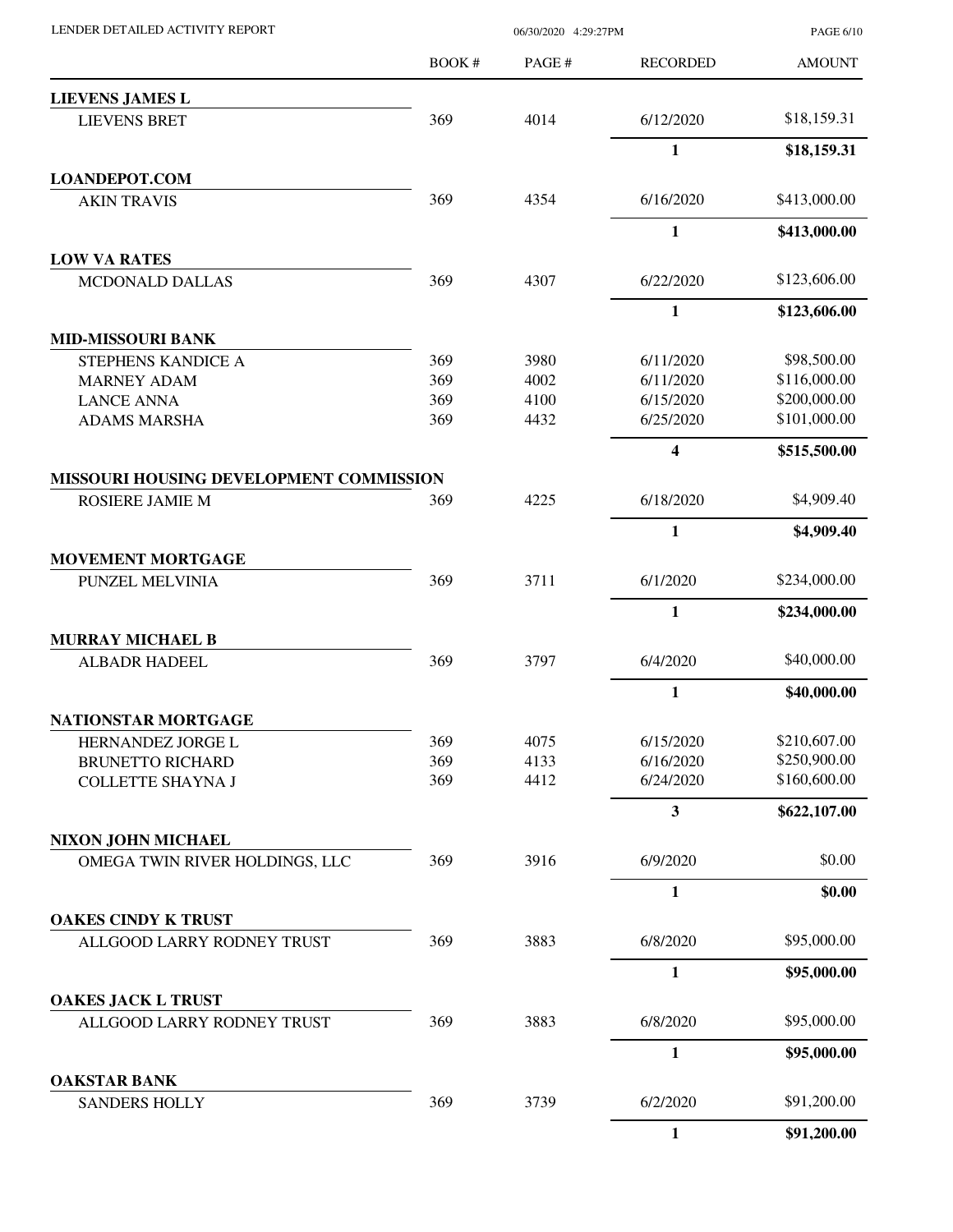|  | LENDER DETAILED ACTIVITY REPORT |  |
|--|---------------------------------|--|

06/30/2020 4:29:27PM

PAGE 7/10

|                                      | BOOK# | PAGE # | <b>RECORDED</b>         | <b>AMOUNT</b>  |
|--------------------------------------|-------|--------|-------------------------|----------------|
| PENNYMAC LOAN SERVICES               |       |        |                         |                |
| <b>GARNER ELIZABETH D</b>            | 369   | 4074   | 6/15/2020               | \$170,600.00   |
|                                      |       |        | 1                       | \$170,600.00   |
| PEOPLES BANK                         |       |        |                         |                |
| <b>BENNER VICTORIA</b>               | 369   | 3686   | 6/1/2020                | \$150,500.00   |
| HIGDON CHRISTINA L                   | 369   | 3756   | 6/3/2020                | \$119,700.00   |
| BEEZ JONES ENTERPRISES LLC           | 369   | 3764   | 6/3/2020                | \$28,500.00    |
| <b>SAMPSON STACI</b>                 | 369   | 4082   | 6/15/2020               | \$163,250.00   |
| <b>SAMPSON STACI</b>                 | 369   | 4085   | 6/15/2020               | \$245,500.00   |
| ALPHA REAL PROPERTY LLC              | 369   | 4158   | 6/16/2020               | \$134,000.00   |
| ALPHA REAL PROPERTY LLC              | 369   | 4160   | 6/16/2020               | \$98,175.00    |
| <b>MAYBERY MARTHA J</b>              | 369   | 4175   | 6/16/2020               | \$401,965.00   |
| FOUR STATE HOME BUYER SOLUTIONS, LLC | 369   | 4184   | 6/16/2020               | \$140,292.00   |
| ALPHA REAL PROPERTY, LLC             | 369   | 4214   | 6/17/2020               | \$157,000.00   |
|                                      |       |        | 10                      | \$1,638,882.00 |
| PEOPLES BANK OF SENECA               |       |        |                         |                |
| <b>HIGDON KIMBERLY E</b>             | 369   | 3819   | 6/5/2020                | \$100,000.00   |
| <b>LAUGHLIN ASHLEY</b>               | 369   | 3850   | 6/8/2020                | \$182,250.00   |
| <b>EURIT MELISSA</b>                 | 369   | 3873   | 6/8/2020                | \$123,360.00   |
| <b>EURIT MELISSA</b>                 | 369   | 3874   | 6/8/2020                | \$16,000.00    |
| PRICE CRAIG T                        | 369   | 4274   | 6/19/2020               | \$188,800.00   |
| PRICE CRAIG T                        | 369   | 4275   | 6/19/2020               | \$21,000.00    |
| <b>JIM DURBIN RENTALS LLC</b>        | 369   | 4415   | 6/25/2020               | \$65,000.00    |
| <b>AMAYO SALLY ANN</b>               | 369   | 4537   | 6/29/2020               | \$65,000.00    |
|                                      |       |        | 8                       | \$761,410.00   |
| PHH MORTGAGE                         |       |        |                         |                |
| <b>DAY LARRY</b>                     | 369   | 4400   | 6/24/2020               | \$240,000.00   |
|                                      |       |        | 1                       | \$240,000.00   |
| <b>PINNACLE BANK</b>                 |       |        |                         |                |
| <b>MOORE TARA</b>                    | 369   | 3717   | 6/2/2020                | \$30,400.00    |
| HERMANN JENNIFER N                   | 369   | 3912   | 6/9/2020                | \$202,500.00   |
| <b>ARNOLD MITZI</b>                  | 369   | 4237   | 6/18/2020               | \$289,750.00   |
|                                      |       |        | $\overline{\mathbf{3}}$ | \$522,650.00   |
| PROSPERITY HOME MORTGAGE             |       |        |                         |                |
| <b>FIELD ARISSA</b>                  | 369   | 3838   | 6/5/2020                | \$68,000.00    |
| <b>DENTON STACEY I</b>               | 369   | 4125   | 6/15/2020               | \$129,252.00   |
|                                      |       |        | $\boldsymbol{2}$        | \$197,252.00   |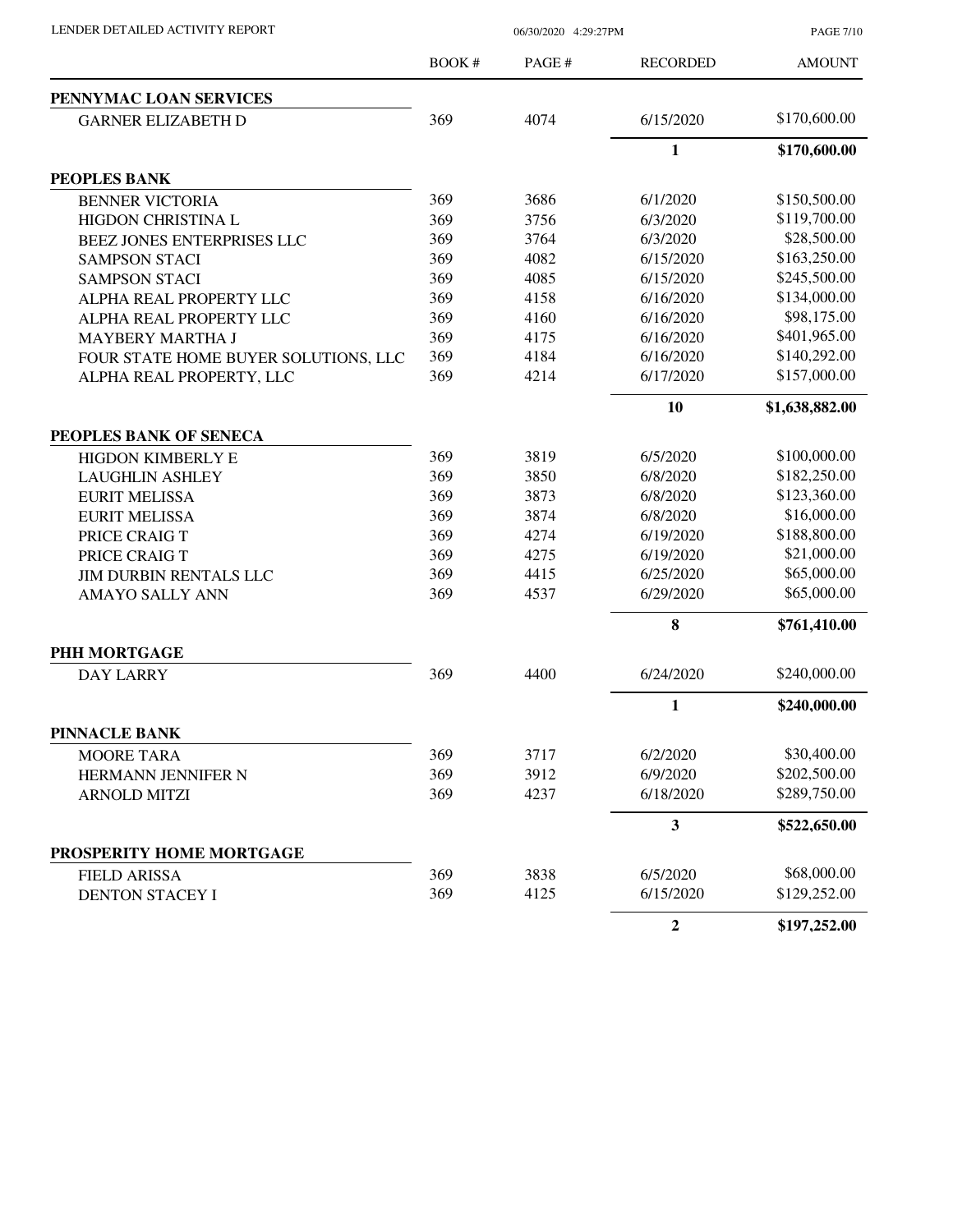| LENDER DETAILED ACTIVITY REPORT |  |
|---------------------------------|--|
|                                 |  |

06/30/2020 4:29:27PM

PAGE 8/10

|                                        | <b>BOOK#</b> | PAGE # | <b>RECORDED</b> | <b>AMOUNT</b>  |
|----------------------------------------|--------------|--------|-----------------|----------------|
| <b>QUICKEN LOANS</b>                   |              |        |                 |                |
| <b>GARRETT KRISTOPHER K</b>            | 369          | 3755   | 6/3/2020        | \$173,300.00   |
| PIQUARD CHRIS I                        | 369          | 3807   | 6/5/2020        | \$155,150.00   |
| <b>BLIGHT GERALD L</b>                 | 369          | 3822   | 6/5/2020        | \$82,500.00    |
| <b>BROOKSHIRE STEPHANIE</b>            | 369          | 3948   | 6/10/2020       | \$183,050.00   |
| <b>DAVIS JAMIE</b>                     | 369          | 4006   | 6/12/2020       | \$246,555.00   |
| <b>CUTBIRTH AMANDA K</b>               | 369          | 4034   | 6/12/2020       | \$120,166.00   |
| <b>BURR DAVID</b>                      | 369          | 4134   | 6/16/2020       | \$100,275.00   |
| <b>WADDELL JAMES R</b>                 | 369          | 4222   | 6/18/2020       | \$167,300.00   |
| MORGAN REGINA N                        | 369          | 4239   | 6/18/2020       | \$96,886.00    |
| <b>GIBERTI MATTHEW CODY</b>            | 369          | 4419   | 6/25/2020       | \$219,600.00   |
| <b>WOODS LORA GLIN</b>                 | 369          | 4443   | 6/25/2020       | \$115,236.00   |
| <b>FAJARDO THOMAS</b>                  | 369          | 4515   | 6/29/2020       | \$175,500.00   |
|                                        |              |        | 12              | \$1,835,518.00 |
| R & G PROPERTIES OF NEWTON COUNTY, LLC |              |        |                 |                |
| <b>DOWELL DEANNA J</b>                 | 369          | 4150   | 6/16/2020       | \$50,000.00    |
|                                        |              |        | $\mathbf{1}$    | \$50,000.00    |
| <b>SECRETARY OF HOUSING</b>            |              |        |                 |                |
| <b>DAY LARRY</b>                       | 369          | 4401   | 6/24/2020       | \$240,000.00   |
|                                        |              |        | $\mathbf{1}$    | \$240,000.00   |
| SECURITY BANK AND TRUST COMPANY        |              |        |                 |                |
| WILHAM PROPERTY MANAGEMENT LLC         | 369          | 4397   | 6/24/2020       | \$1,446,397.08 |
|                                        |              |        | $\mathbf{1}$    | \$1,446,397.08 |
| <b>SIMMONS BANK</b>                    |              |        |                 |                |
| <b>ROSIERE VICKI M</b>                 | 369          | 4224   | 6/18/2020       | \$122,735.00   |
|                                        |              |        | $\mathbf{1}$    | \$122,735.00   |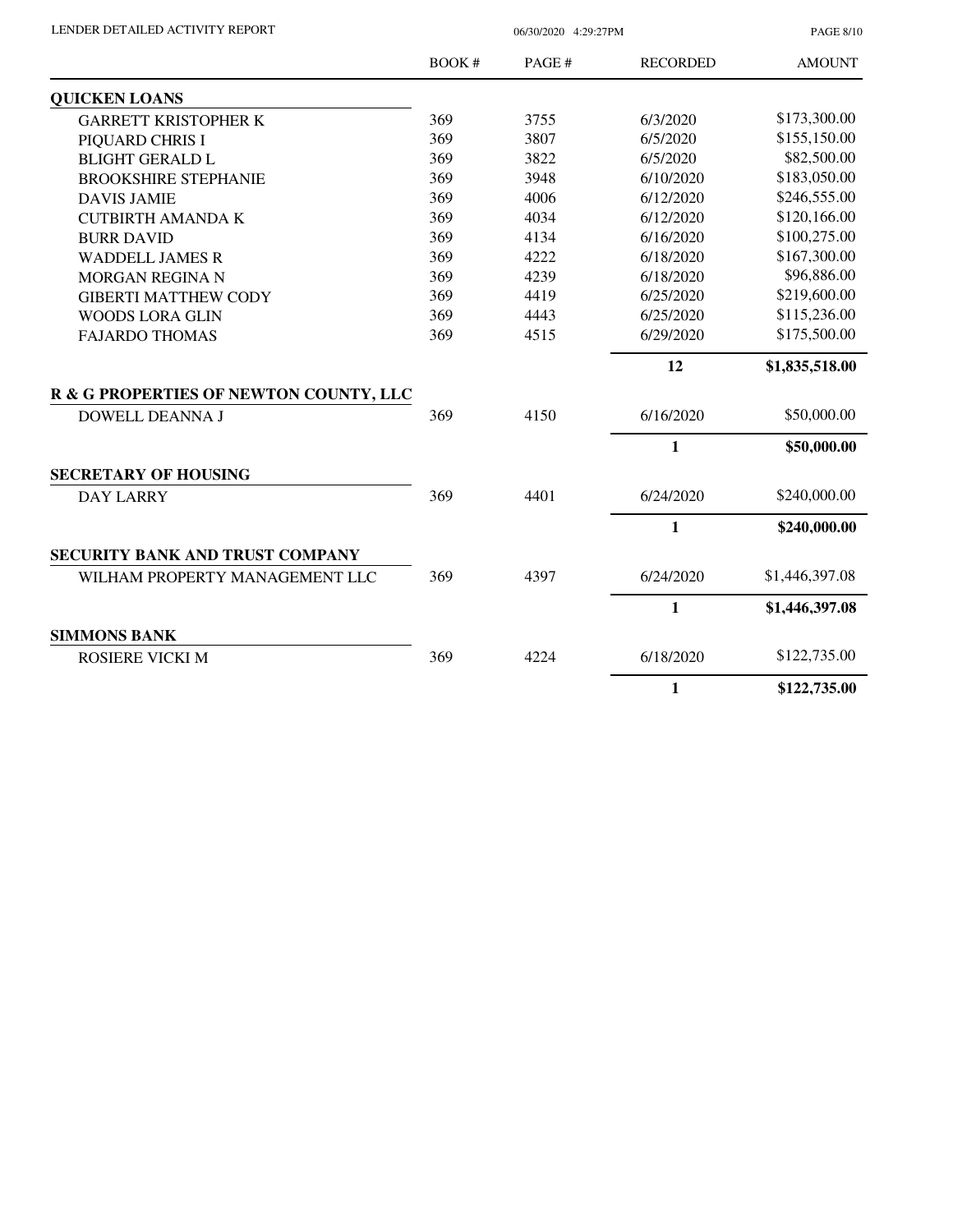PAGE 9/10

|                                                           | <b>BOOK#</b> | PAGE# | <b>RECORDED</b> | <b>AMOUNT</b>  |
|-----------------------------------------------------------|--------------|-------|-----------------|----------------|
| SOUTHWEST MISSOURI BANK                                   |              |       |                 |                |
| NANGLE SARAH E                                            | 369          | 3707  | 6/1/2020        | \$60,000.00    |
| <b>GARNETT SYLVIA</b>                                     | 369          | 3788  | 6/4/2020        | \$132,000.00   |
| EBERLE, GINA                                              | 369          | 3812  | 6/5/2020        | \$25,000.00    |
| <b>EM LAUGHLIN LLC</b>                                    | 369          | 3827  | 6/5/2020        | \$64,000.00    |
| <b>LOPRESTI PEGGY B</b>                                   | 369          | 3835  | 6/5/2020        | \$70,000.00    |
| <b>LOWREY DEBORAH</b>                                     | 369          | 3836  | 6/5/2020        | \$190,000.00   |
| <b>BLACK MARCIA</b>                                       | 369          | 3840  | 6/5/2020        | \$499,000.00   |
| <b>ALLPHIN ABBY</b>                                       | 369          | 3841  | 6/5/2020        | \$240,000.00   |
| <b>ADCOCK J TYRONE</b>                                    | 369          | 3901  | 6/9/2020        | \$155,000.00   |
| PEARMAN LARRY                                             | 369          | 3909  | 6/9/2020        | \$135,000.00   |
| <b>RUSSOW SARA E</b>                                      | 369          | 3941  | 6/10/2020       | \$155,200.00   |
| MCWILLIAMS JENNIFER L                                     | 369          | 3953  | 6/10/2020       | \$142,000.00   |
| <b>BERNER HEATHER R</b>                                   | 369          | 4021  | 6/12/2020       | \$168,000.00   |
| <b>MCGUIRE AMY J</b>                                      | 369          | 4041  | 6/12/2020       | \$224,000.00   |
| MCGUIRE AMY J                                             | 369          | 4042  | 6/12/2020       | \$121,000.00   |
| <b>CROCKER TARA</b>                                       | 369          | 4066  | 6/12/2020       | \$160,000.00   |
| <b>HAYSLIP MELISSA</b>                                    | 369          | 4090  | 6/15/2020       | \$185,250.00   |
| <b>GIPSON KIMBERLY D</b>                                  | 369          | 4120  | 6/15/2020       | \$288,800.00   |
| <b>JAMROS LINDA S</b>                                     | 369          | 4152  | 6/16/2020       | \$159,900.00   |
| <b>COOPER SAMANTHA A</b>                                  | 369          | 4264  | 6/19/2020       | \$119,200.00   |
| PARRETT ANGELA DAWN                                       | 369          | 4296  | 6/19/2020       | \$23,000.00    |
| <b>BLANCHARD COURTNEY</b>                                 | 369          | 4298  | 6/19/2020       | \$15,000.00    |
| TURNER STACY L                                            | 369          | 4299  | 6/19/2020       | \$16,826.00    |
| STEWART HURN LLC                                          | 369          | 4301  | 6/19/2020       | \$20,000.00    |
| <b>JANSSEN DALE L TRUST</b>                               | 369          | 4302  | 6/19/2020       | \$50,000.00    |
| <b>BARCHAK MICHELE J</b>                                  | 369          | 4303  | 6/19/2020       | \$44,000.00    |
| <b>CONSTABLE TERRI L</b>                                  | 369          | 4340  | 6/22/2020       | \$69,000.00    |
| <b>KEWER CONNIE JEAN</b>                                  | 369          | 4368  | 6/16/2020       | \$89,500.00    |
| <b>DOBSON ALANK</b>                                       | 369          | 4421  | 6/25/2020       | \$72,000.00    |
|                                                           | 369          | 4442  | 6/25/2020       | \$140,000.00   |
| <b>WESTER JOE</b>                                         | 369          |       | 6/26/2020       | \$148,750.00   |
| <b>COX CAROL</b>                                          |              | 4484  |                 | \$164,183.99   |
| <b>CLEMONS CONNIE</b>                                     | 369          | 4542  | 6/30/2020       | \$18,786.00    |
| DUMAS JESSICA D                                           | 369          | 4553  | 6/30/2020       |                |
| <b>RAINWATER LESLEE</b>                                   | 369          | 4554  | 6/30/2020       | \$100,000.00   |
| <b>KELLER AMANDA L</b>                                    | 369          | 4557  | 6/30/2020       | \$146,000.00   |
| <b>STEWART ANDREW JAMES TR</b>                            |              |       | 35              | \$4,410,395.99 |
| OMEGA TWIN RIVER HOLDINGS, LLC                            | 369          | 3917  | 6/9/2020        | \$0.00         |
|                                                           |              |       | 1               | \$0.00         |
| <b>STONE BANK</b>                                         |              |       |                 |                |
| PAR SIANG LEN                                             | 369          | 3855  | 6/8/2020        | \$1,197,666.00 |
| PAR SIANG LEN                                             | 369          | 3857  | 6/8/2020        | \$321,584.00   |
|                                                           |              |       | $\mathbf{2}$    | \$1,519,250.00 |
| <b>SYNERGY ONE LENDING</b>                                |              |       |                 |                |
| <b>TRACY ARLENE GENE</b>                                  | 369          | 4164  | 6/16/2020       | \$60,000.00    |
|                                                           |              |       | $\mathbf{1}$    | \$60,000.00    |
| <b>TCF NATIONAL BANK</b><br><b>GOODEN MEGAN ELIZABETH</b> | 369          | 3729  | 6/2/2020        | \$659,200.00   |
|                                                           |              |       | 1               | \$659,200.00   |